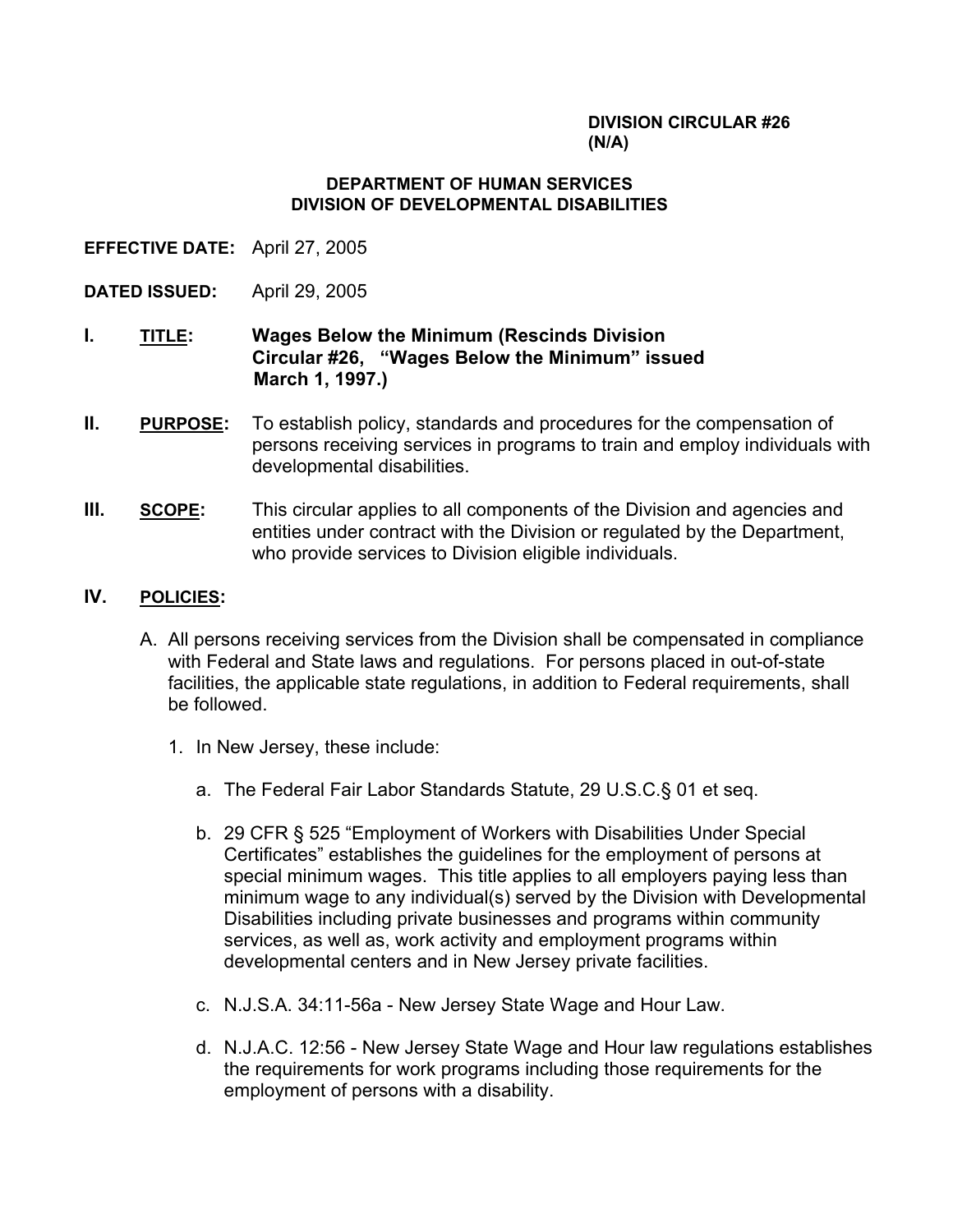## **V. GENERAL STANDARDS:**

- A. Definitions For the purposes of this circular, the following terms shall have the meaning defined herein:
	- 1. "Commensurate wage" is a special minimum wage, (below the statutory minimum wage) paid to a worker with a disability, which is based on the worker's individual productivity in proportion to the wage and productivity of experienced non-disabled workers performing essentially the same type, quality and quantity of work in the vicinity in which the individual under the certificate is employed.
	- 2. "Hourly wage" means an hourly rate of pay based upon a comparison of the individual's performance evaluation or the quantity and quality of work as compared to an experienced non-disabled worker. The hourly wage must be based on the prevailing wage and shall only be computed by a method that is acceptable to the US Department of Labor, Wage and Hour Division.
	- 3. "Minimum wage" means that wage established by the U.S. Department of Labor or NJ Department of Labor and Workforce Development, whichever is the higher wage.
	- 4. "Piece rate" means a rate of pay based upon the number of units an experienced non-disabled worker is expected to produce per hour. The standard is determined by an accepted industrial time study method. A piece rate is determined by dividing the prevailing wage by the standard number of units produced per hour.
	- 5. "Prevailing wage" means the wage rate paid to an experienced nondisabled worker for the work to be performed. A prevailing wage may not be less than the statutory minimum wage.
	- 6. "Special Minimum Wage Certificate" means a certificate issued by the U.S. Department of Labor, which permits a worker with a disability to be paid at a rate below the rate which would otherwise be required by statute.
- B. A worker, whose earning or production capacity is impaired to the extent that the individual is unable to earn at least the statutory minimum wage, may be paid a commensurate or special minimum wage but only after a Special Minimum Wage Certificate has been obtained by the agency and/or employer.
- C. Once an employment relationship is established, the worker with a disability shall be paid for all hours worked.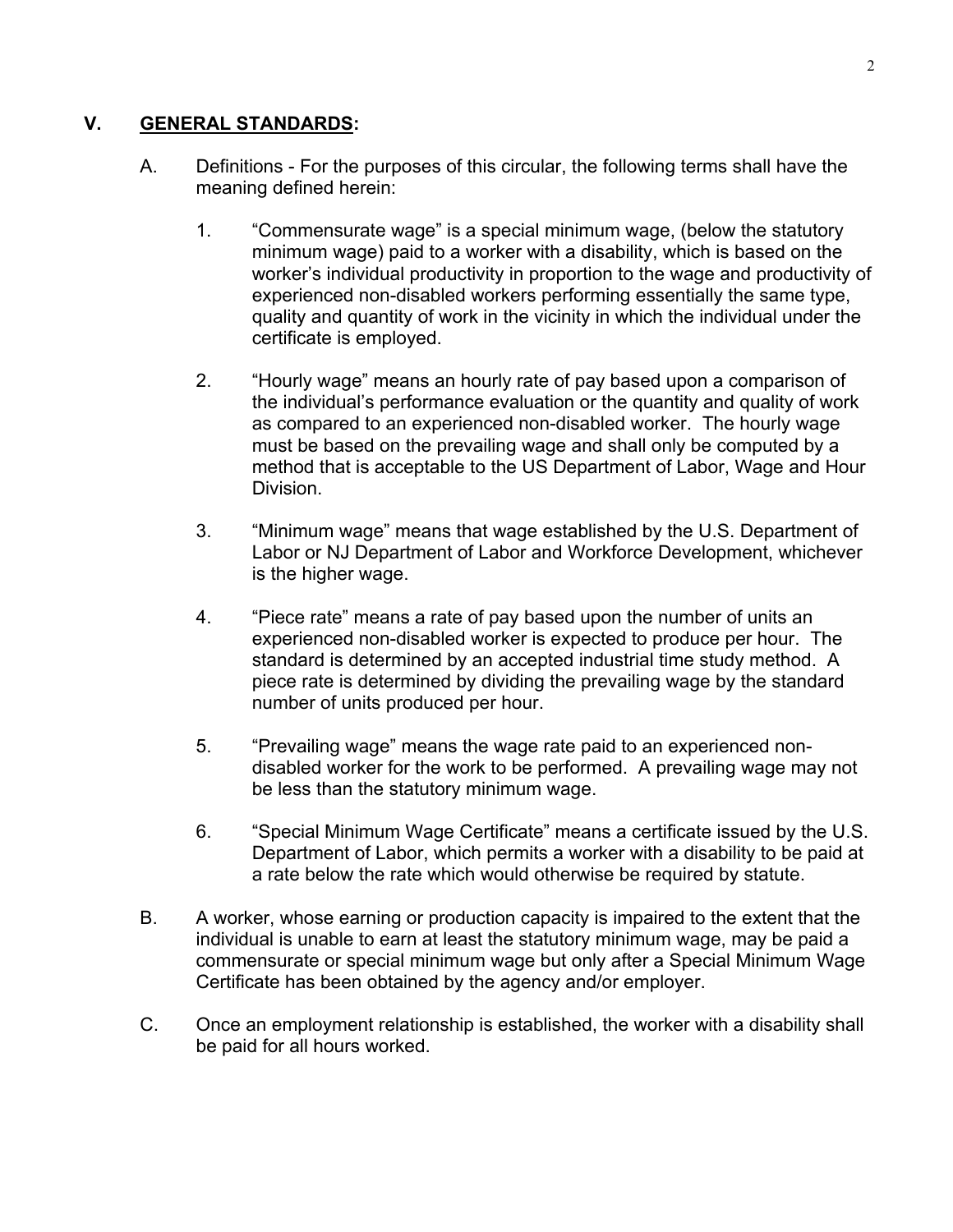- D. Individuals paid on a piece rate basis shall have that rate reviewed whenever the prevailing rate is changed but no less than annually. The rate shall be reviewed if the work process and or job materials change.
- E. Any individual paid an hourly wage shall have a performance evaluation at least once every 6 months. His or her wage shall be adjusted no later than the first complete pay period following each review.
- F. Special Rounding practices apply when computing special minimum wages for piece and hourly wage rates. Traditional rounding (rounding "up" only when the last decimal is a 5 or higher) may result in underpaying workers with disabilities. The U.S. Wage and Hour Division will accept the practice of carrying out computations to the fifth decimal point and then rounding up to the fourth decimal place.
- G. The prevailing wage shall be reviewed at least annually and the worker's rate adjusted no later than the first complete pay period following completion of the prevailing wage survey, as required at 29 CFR § 525.10.
- H. No part of the minimum wage and overtime earned by a worker can be deducted for the cost of room, board or other services. The worker shall receive his or her wages free and clear, except for legal payroll deductions. However, this does not preclude the assessing or collecting of reasonable cost of room, board or others services actually provided to a worker to the extent permitted by applicable Federal or State law and on the same basis as it assesses and collects from nonworking individuals.
- I. Persons who perform work, which is not of consequential economic benefit to the organization, are not required to receive wages. This includes:
	- 1. Personal household chores.
	- 2. Token economies (Refer to Division Circular #34)
	- 3. Production of craft projects in which the individual voluntarily engages and in which:
		- a. The products become the property of the individual making them, or;
		- b. The funding resulting from the sale of the products are divided among the individuals who made the product(s), or;
		- c. Funds resulting from the sale(s) are used in purchasing materials to make additional products.

## **VI. PROCEDURE:**